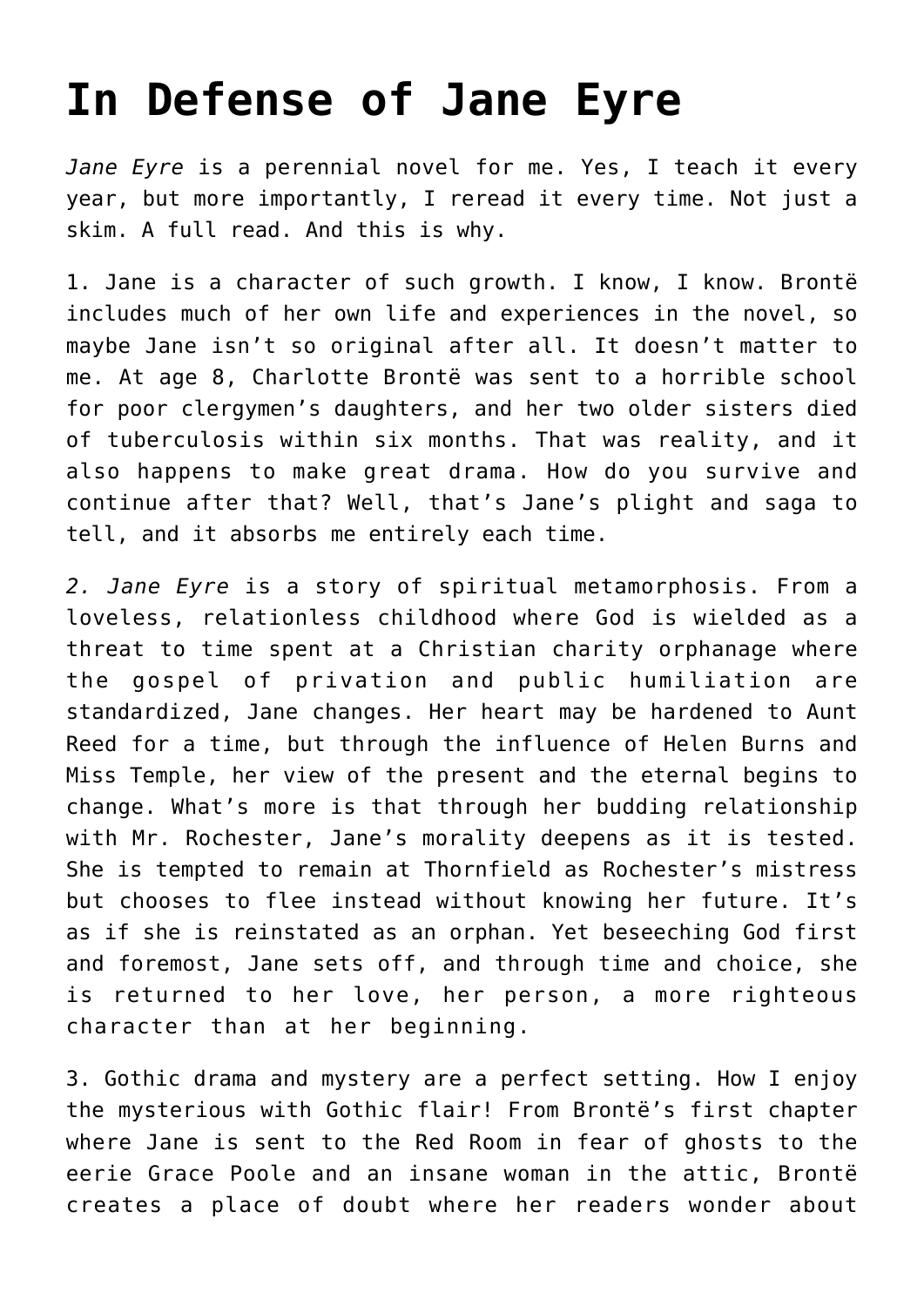reality and the supernatural. That dramatic contrast is fullon Gothic – places and persons of fear contradicting places of light and peace. The practical Jane gets to discover it all and see the truth.

4. Brontë wrote a bestseller. It was a success for her, her publisher, and female authors of her time (and ours!). Book critics raved, writing about her "noble purpose," the story's freshness, originality, and power. *The Liverpool Standard* declared, "the writer has evidently studied well the human heart." Yes, the key characters are dynamic, but then the miraculous happens, so frequently in fact that I wonder who in the Victorian era could think this story was relatable. Yet it is that improbability that makes the novel likeable. I think of how God rescues us, and I can see why Brontë created a long-lost benevolent uncle with money to spare. Never mind if it isn't realistic. Our hope surges as we read, and I cheer for Jane because I want the best for her. I want her to love and be loved, and most of all, because Brontë has made her real.

5. A deepening love is one of the hardest to describe because it is active and changing as you read, yet the first infatuation is also real. We are with Rochester in the library as he shares bluntly with Jane. We are with them as they walk the gardens and pause under the great chestnut. The first sign of fascination and love might be light, but it is necessary if that love will ever deepen. More so, as the audience, we are entranced because we know the truth before Jane does. We play the "what if" game with Rochester. Could the wedding actually happen? When it doesn't, we are crushed for them even though we're glad the truth is known. Soon after, as Jane prays and hears from God, she must choose a life without love for a time. It's a desert and a trial. But as she heals physically and emotionally, Jane grows and recognizes her life is empty without the friend who is part of her soul. Yes, St. John offers "love" and companionship of a sort, but her heart knows